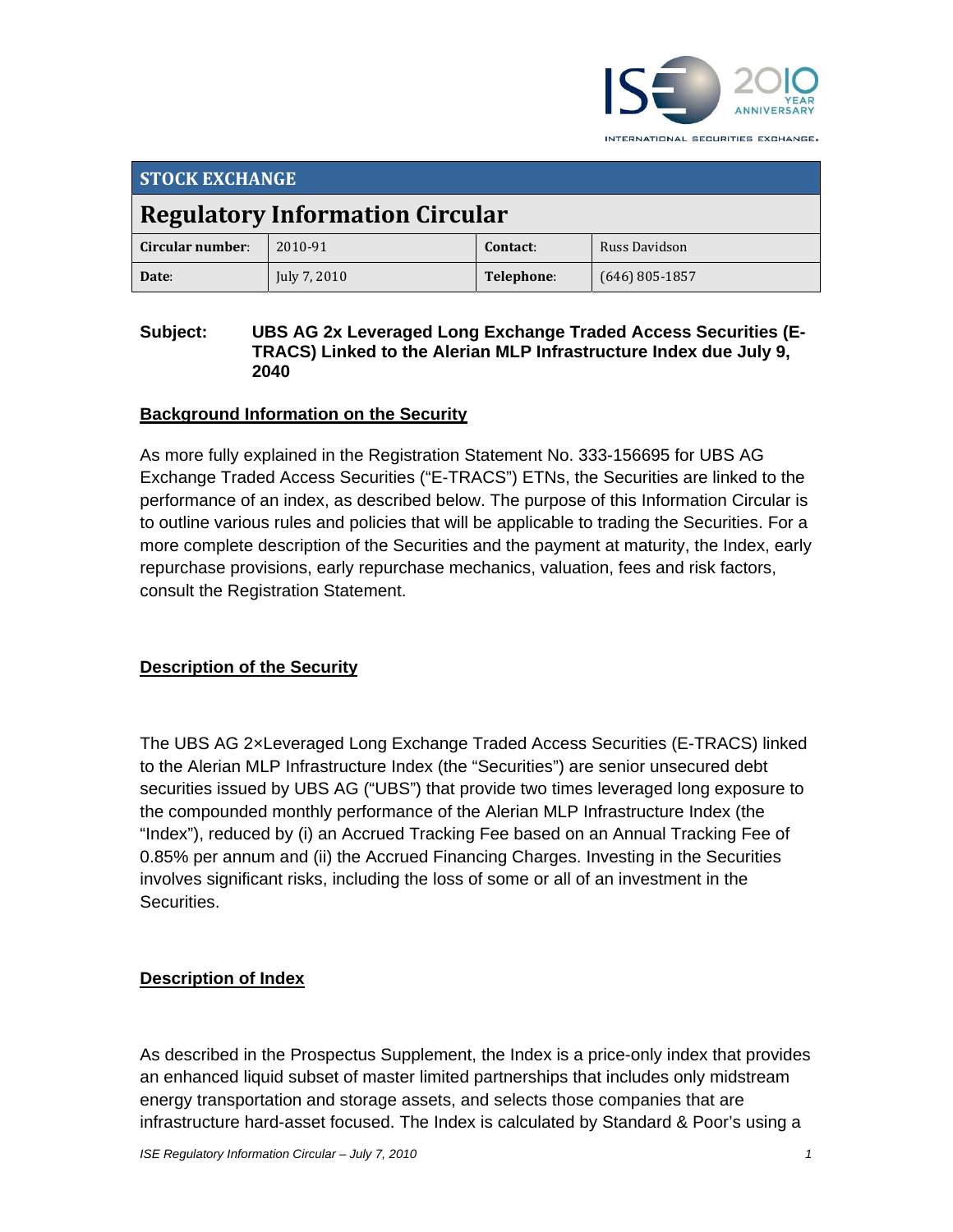

capped, float-adjusted, capitalization-weighted methodology. The Index is disseminated real-time on a price-return basis through ticker AMZI. Relevant data points such as dividend yield are also published daily. Index values, constituents, total market capitalization, and announcements regarding constituent changes can be found at www.alerian.com.

The Securities are two times leveraged with respect to the Index and, as a result, will benefit from two times any beneficial, but will be exposed to two times any adverse, compounded monthly performance of the Index. The Securities may pay a quarterly coupon during their term. Investors will receive a cash payment at maturity, acceleration or upon exercise by UBS of its call right, based on the compounded leveraged monthly performance of the Index less the Accrued Tracking Fee and the Accrued Financing Charges. Investors will receive a cash payment upon early redemption based on the compounded leveraged monthly performance of the Index less the Accrued Tracking Fee, the Accrued Financing Charges and the Redemption Fee amount. Payment at maturity, upon early redemption, call or acceleration is subject to the creditworthiness of UBS. In addition, the actual and perceived creditworthiness of UBS will affect the market value, if any, of the Securities prior to maturity, call, acceleration or early redemption.

# **Early Redemption**

Investors may elect to require UBS to redeem their Securities, in whole or in part, once a week prior to the Maturity Date commencing on July 19, 2010 through and including the final Redemption Date, subject to a minimum redemption amount of at least 50,000 Securities. If an Investor redeems Securities, he or she will receive a cash payment equal to the Redemption Amount, as defined in the Prospectus.

#### **Indicative Value**

An intraday "indicative value" meant to approximate the intrinsic economic value of the Securities will be calculated by the NYSE and published to Bloomberg (based in part on information provided by S&P) or a successor via the facilities on the Consolidated Tape Association under the symbol "MLPL.IV".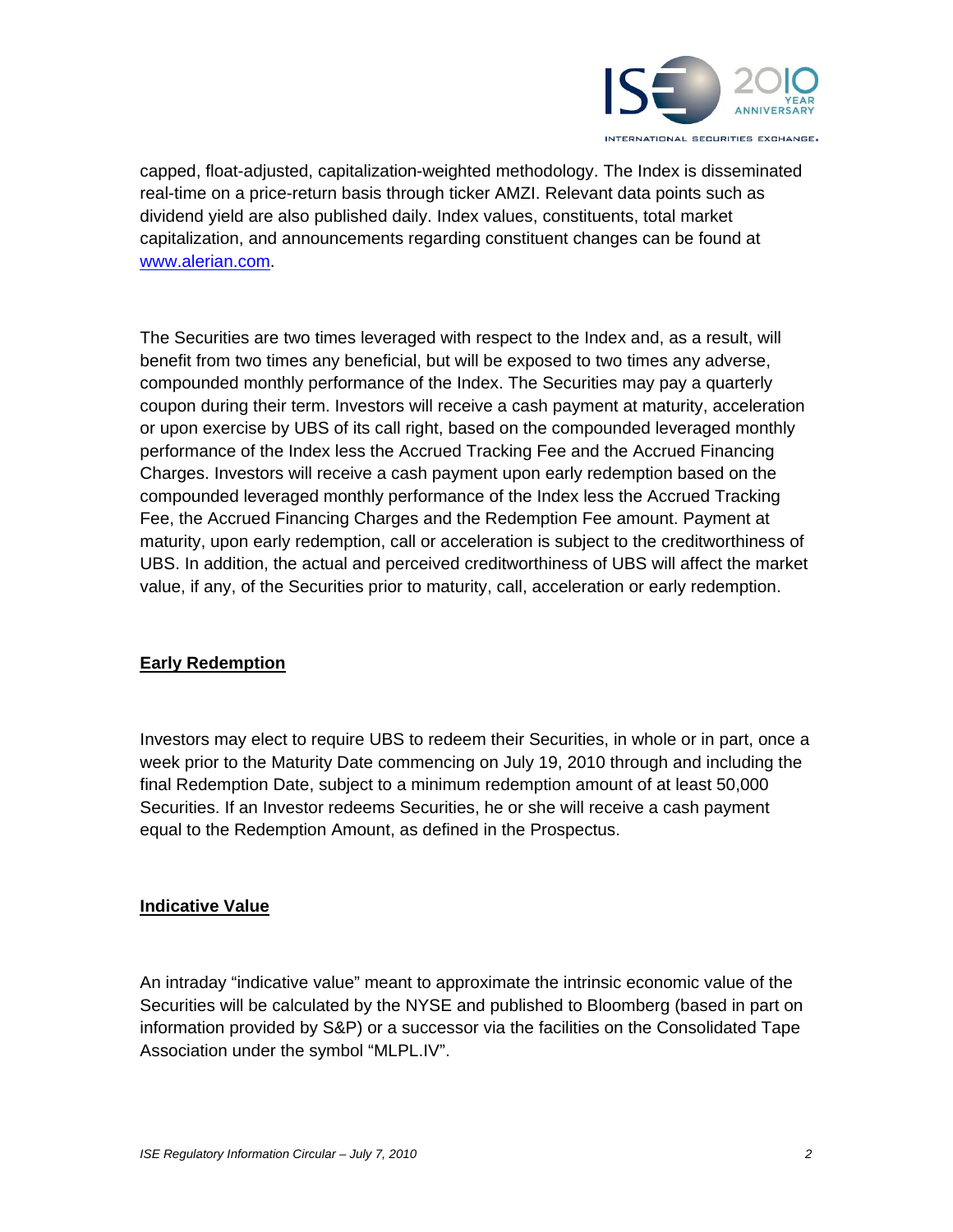

## **Exchange Rules Applicable to Trading in the Securities**

The Shares are considered equity securities, thus rendering trading in the Shares subject to the Exchange's existing rules governing the trading of equity securities.

#### **Suitability**

Trading in the Notes on ISE will be subject to the provisions of ISE Rule 2123(l). Members recommending transactions in the Notes to customers should make a determination that the recommendation is suitable for the customer. In addition, members must possess sufficient information to satisfy the "know your customer" obligation that is embedded in ISE Rule 2123(l).

Equity EAMs also should review FINRA Notice to Members 03-71 for guidance on trading these products. The Notice reminds members of their obligations to: (1) conduct adequate due diligence to understand the features of the product; (2) perform a reasonable-basis suitability analysis; (3) perform customer-specific suitability analysis in connection with any recommended transactions; (4) provide a balanced disclosure of both the risks and rewards associated with the particular product, especially when selling to retail investors; (5) implement appropriate internal controls; and (6) train registered persons regarding the features, risk and suitability of these products.

#### **Trading Hours**

Trading in the Shares on ISE is on a UTP basis and is subject to ISE equity trading rules. The Shares will trade from 8:00 a.m. until 8:00 p.m. Eastern Time. Equity Electronic Access Members ("Equity EAMs") trading the Shares during the Extended Market Sessions are exposed to the risk of the lack of the calculation or dissemination of underlying index value or intraday indicative value ("IIV"). For certain derivative securities products, an updated underlying index value or IIV may not be calculated or publicly disseminated in the Extended Market hours. Since the underlying index value and IIV are not calculated or widely disseminated during Extended Market hours, an investor who is unable to calculate implied values for certain derivative securities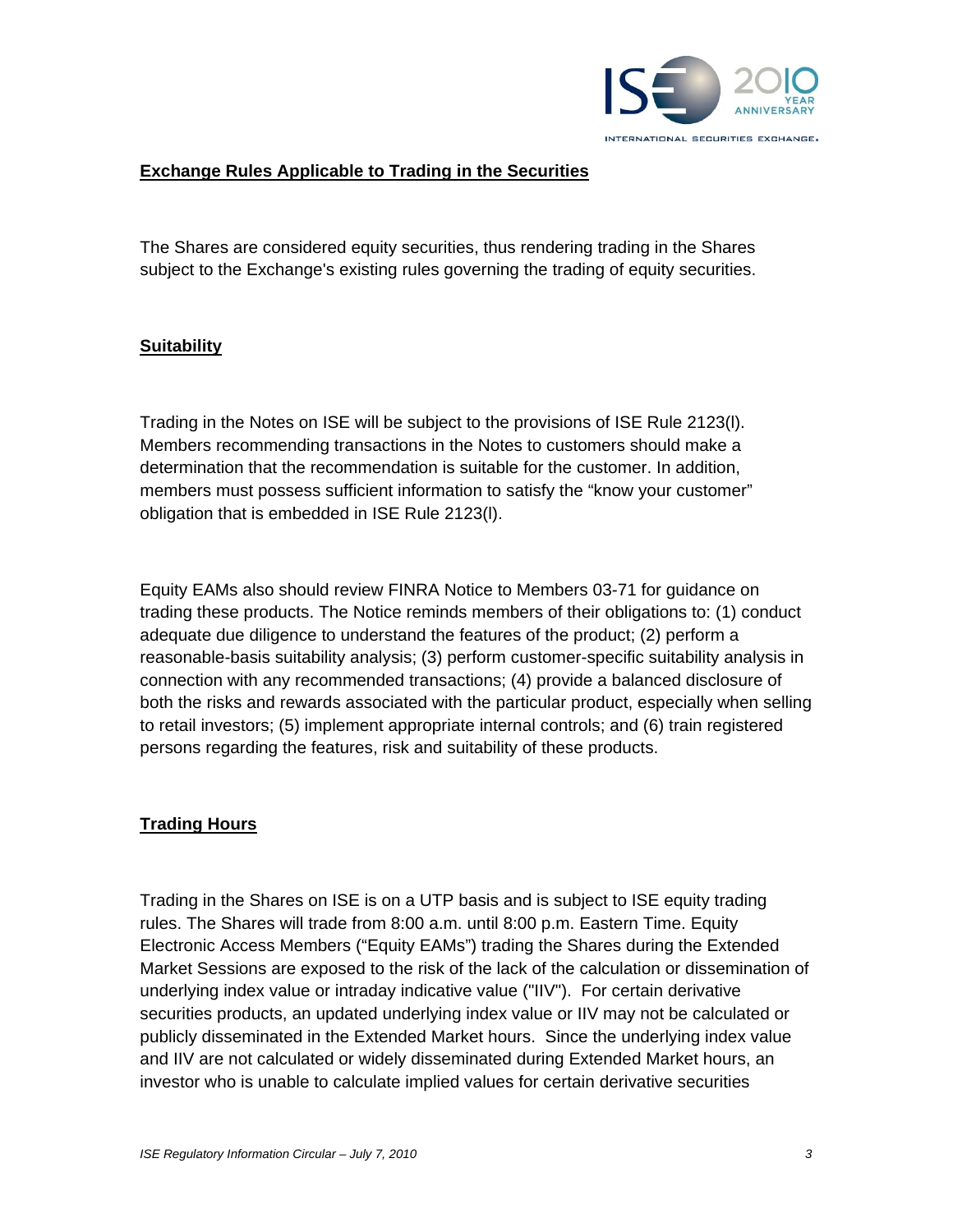

products during Extended Market hours may be at a disadvantage to market professionals.

### **Trading Halts**

ISE will halt trading in the Shares in accordance with ISE Rule 2101(a)(2)(iii). The grounds for a halt under this Rule include a halt by the primary market because it stops trading the Shares and/or a halt because dissemination of the IIV or applicable currency spot price has ceased, or a halt for other regulatory reasons. In addition, ISE will stop trading the Shares if the primary market de-lists the Shares.

## **Delivery of a Prospectus**

Pursuant to federal securities laws, investors purchasing Shares must receive a prospectus prior to or concurrently with the confirmation of a transaction. Investors purchasing Shares directly from the Fund (by delivery of the Deposit Amount) must also receive a prospectus.

Prospectuses may be obtained through the Distributor or on the Fund's website. The Prospectus does not contain all of the information set forth in the registration statement (including the exhibits to the registration statement), parts of which have been omitted in accordance with the rules and regulations of the SEC. For further information about the Fund, please refer to the Trust's registration statement.

#### **No-Action Relief Under Federal Securities Regulations**

The Securities and Exchange Commission has issued no-action relief from certain provisions of and rules under the Securities Exchange Act of 1934 (the "Exchange Act"), regarding trading in Barclays Index-Linked Securities (File No. TP 06-71) (SEC Letter dated May 30, 2006) for securities with structures similar to that of the securities described herein (the "No-Action-Letter"). As what follows is only a summary of the relief outlined in the Letter, the Exchange also advises interested members to consult the No-Action Letter, for more complete information regarding the matters covered therein.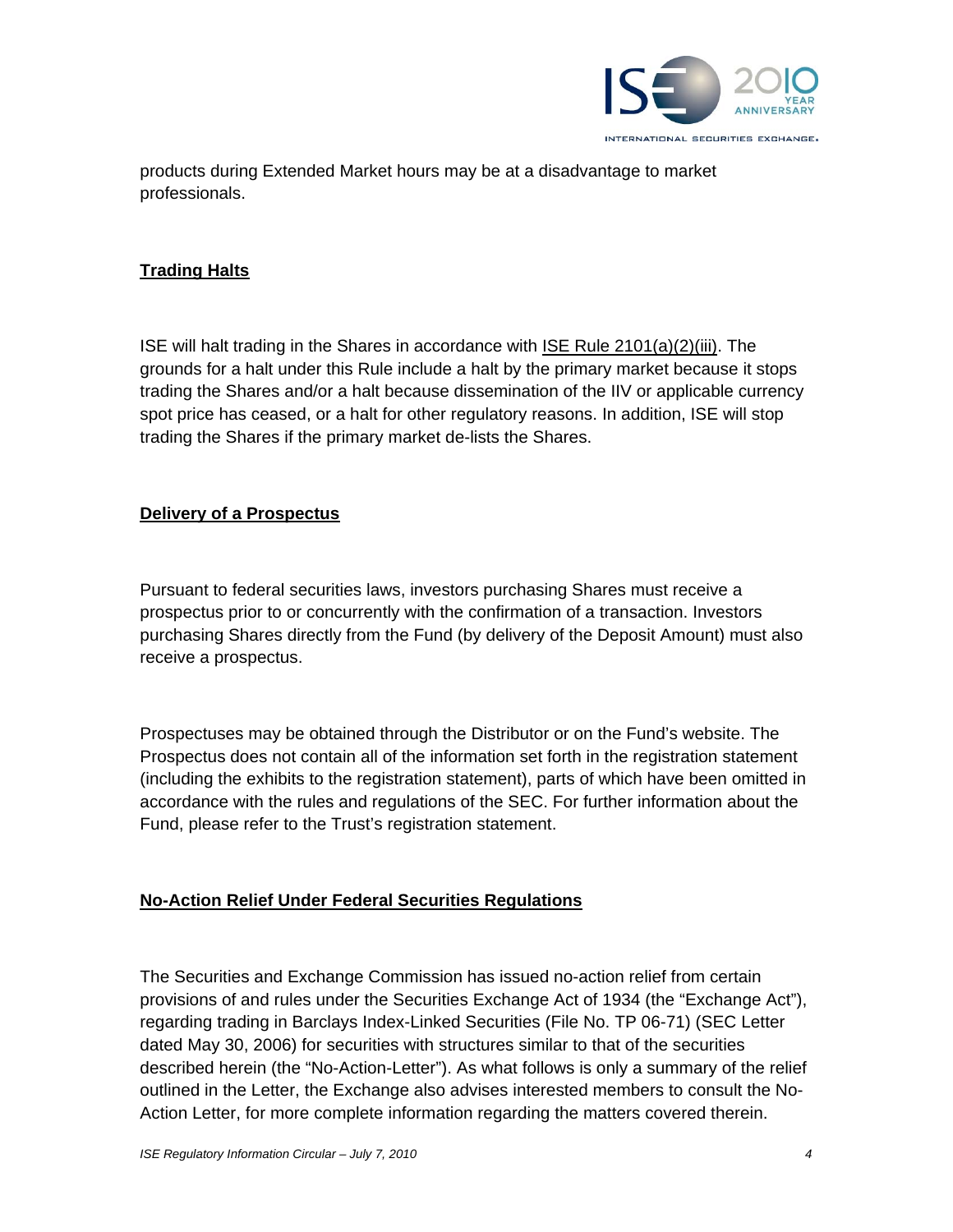

#### **Regulation M Exemptions**

Generally, Rules 101 and 102 of Regulation M is an anti-manipulation regulation that, subject to certain exemptions, prohibits a "distribution participant" and the issuer or selling security holder, in connection with a distribution of securities, from bidding for, purchasing, or attempting to induce any person to bid for or purchase, any security which is the subject of a distribution until after the applicable restricted period, except as specifically permitted in Regulation M. The provisions of the Rules apply to underwriters, prospective underwriters, brokers, dealers, and other persons who have agreed to participate or are participating in a distribution of securities, and affiliated purchasers of such persons.

The Letter states that the SEC Division of Trading and Markets will not recommend enforcement action under Rule 101 of Regulation M against persons who may be deemed to be participating in a distribution of the notes to bid for or purchase the notes during their participation in such distribution.

Rule 102 of Regulation M prohibits issuers, selling security holders, or any affiliated purchaser of such person from bidding for, purchasing, or attempting to induce any person to bid for or purchase a covered security during the applicable restricted period in connection with a distribution of securities affected by or on behalf of an issuer or selling security holder. Rule 100 of Regulation M defines "distribution" to mean any offering of securities that is distinguished from ordinary trading transactions by the magnitude of the offering and the presence of special selling efforts and selling methods.

The Letter states that the SEC Division of Trading and Markets will not recommend enforcement action under Rule 102 of Regulation M against Barclays and its affiliated purchasers who bid for or purchase or redeem notes during the continuous offering of the notes.

#### **Section 11(d)(1); SEC Rules 11d1-1 and 11d1-2**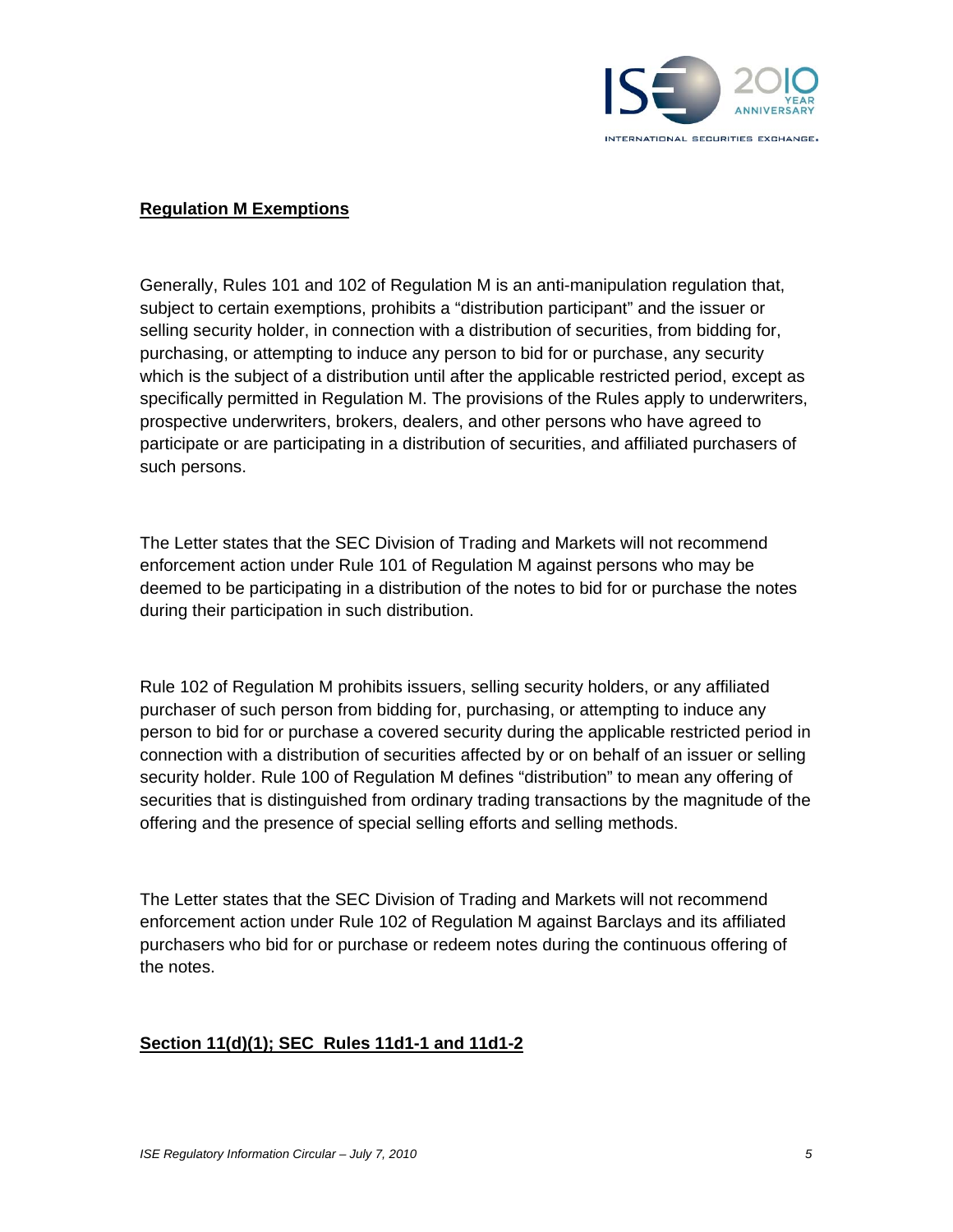

Section 11(d)(1) of the Exchange Act generally prohibits a person who is both a broker and a dealer from effecting any transaction in which the broker-dealer extends credit to a customer on any security which was part of a new issue in the distribution of which he or she participated as a member of a selling syndicate or group within thirty days prior to such transaction. The Letter states that the SEC Division of Trading and Markets will not recommend enforcement action under Section 11(d)(1) of the Exchange Act against broker-dealers who treat the notes, for purposes of Rule 11d1-2, as "securities issued by a registered open-end investment company as defined in the Investment Company Act" and thereby, extend credit or maintain or arrange for the extension or maintenance of credit on the notes that have been owned by the persons to whom credit is provided for more than 30 days, in reliance on the exemption contained in the rule.

**This Regulatory Information Circular is not a statutory Prospectus. Equity EAMs should consult the Trust's Registration Statement, SAI, Prospectus and the Fund's website for relevant information.**